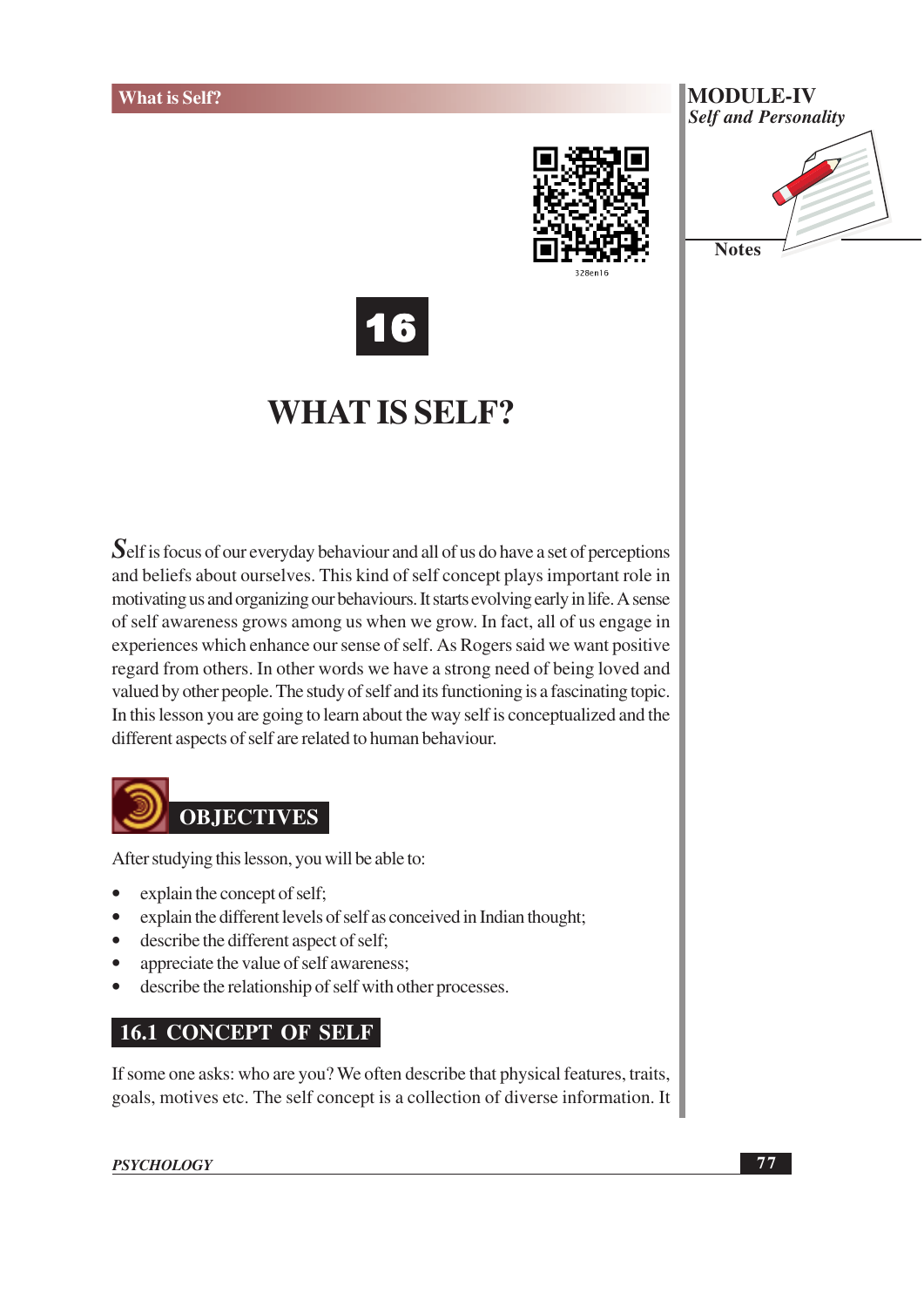### **MODULE -IV Self and Personality**



**Notes** 

constitutes a central aspect of psychological functioning. However, its definition has been approached from many angles. A close scrutiny of these views indicates that self is subject as well as object. The self as a subject includes the person's experience of self as thinker, feeler and actor. Thus, when I feel anger or think about the idea of freedom, it is "I" – the self as subject. On the other hand, the self as object is the other person's view of the self or "me". In recent years researchers have tried to understand the representations or mental models of self.

The experience of self is very common but complex phenomenon. Its structure and contents are shaped by the society and culture in which people live. Based on the cultural context people divide the world into the categories of "self" and "non self". In the individualistic cultures people prefer independent self construal while people in collectivist cultures prefer an **interdependent mode of self** construal. The independent self construal considers self in terms of a bounded, separate and individual entity which is central to all the activities of a person. In contrast, the interdependent self construal emphasizes on connectivity, interdependence and sharing. In this case the boundaries between self and non self are over lapping. It may, however, be noted that the two modes of self construal are broad trends and within a given culture people may display both kinds of self construal in different degrees.

Some researchers think that the idea of self emerges and shaped in social interaction. In particular when a child is addressed by some one s/he starts thinking about self. Thus, self originates in social experience. Gradually people internalize a particular view of self which becomes a powerful source that influences behaviour. Some part of our self is private to us and only we know about that. Another part is public which is known to others. Also, there is a part of self which comes from our membership of a group. This kind of self is called collective self or social identity.

### **16.2 LEVELS OF SELF**

Self is experienced at different levels, William James, who started serious study of Self talked about material self, social self and spiritual self. More recently Neisser has talked about **ecological self**. Let us try to learn more about these types. The ecological self refers to the self in the embodied form that can be physically identified in time and space. The **inter personal self** involves the self which exists in the social relations when we interact with others. The extended self is the self which is in our memory. It is personal and private. Finally, there is **conceptual self** which is the idea of self that a person holds. All of us have acquired a set of ideas about what can be included within the category of self. This kind of conceptualization is nurtured in each culture in a given way. It is a comprehensive network of ideas about self. In order to illustrate this point we may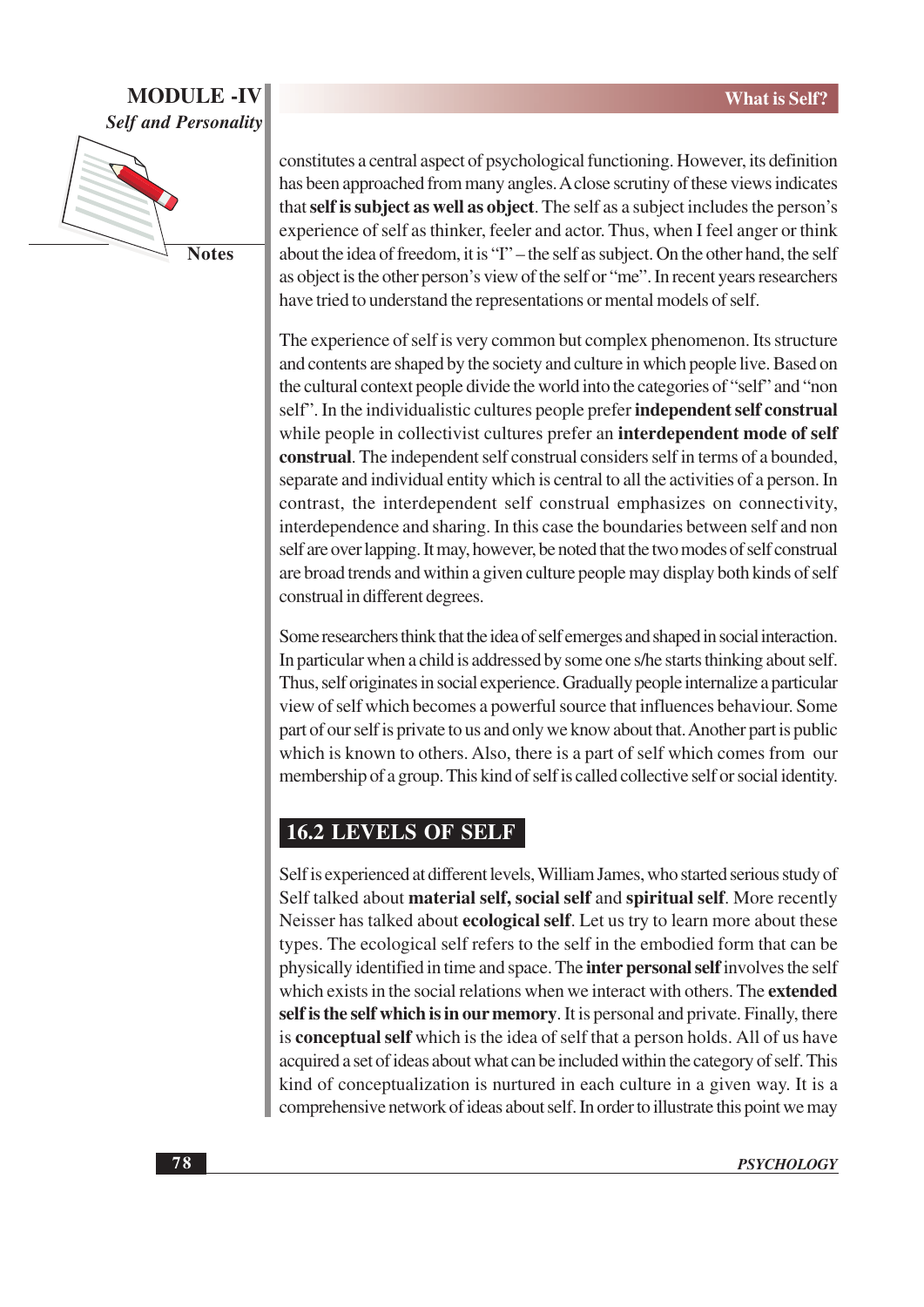consider the concept of Panch Koshas as developed in the Indian thought. Here the term Kosh means layers or sheath like the sheath of an onion. The Jiva consists of five such Koshas and self should be considered in terms of a multi layered structure of hierarchically organized sheaths. A brief description of these sheaths is as follows:

- 1. Annamaya Kosh: This involves the gross physical body. This is the outermost laver of existence. It is called **annamava** because it is grounded in the food that we eat and consume.
- 2. Pranamaya Kosha: This layer deals with life (Prana) and represents the functions of breathing and metabolic processes. The five effectors are also included in it.
- 3. Manomaya Kosha: It consists of sense organs. It is the seat of ego and leads to personal involvements which bind people with the desires and activities.
- 4. Vigyanamaya Kosha: It consists of five sense organs and intellect. It regulates the worldly life. The feeling of "I-ness" present in it relates Jiva to past actions. Also, the feelings of pride take place.
- 5. Anandmaya Kosha: It is the joyous sheath. The experience of bliss is has spiritual basis also, the pleasure that one gets from obtaining the desired objects is part of it.

# **INTEXT QUESTIONS 16.1**

Fill in the blanks with suitable words:

- 1. In individualistic culture people prefer while in collectivist culture they prefer the set of the set of the set of the set of the set of the set of the set of the set of the set of the set of the set of the set of the set of the set of the set of the set of the set of the set of the set of t
- has talked about material self, social self and spiritual 2. self.
- 3. According to theory of Panch Koshas, as described in Indian thought, Annamaya Kosh involves the

### **16.3 ASPECTS OF SELF**

In the psychological studies of self the researchers have explored many aspects of self. They show that self is multi-faceted. As you will find in the following description

**MODULE-IV Self and Personality** 

**Notes**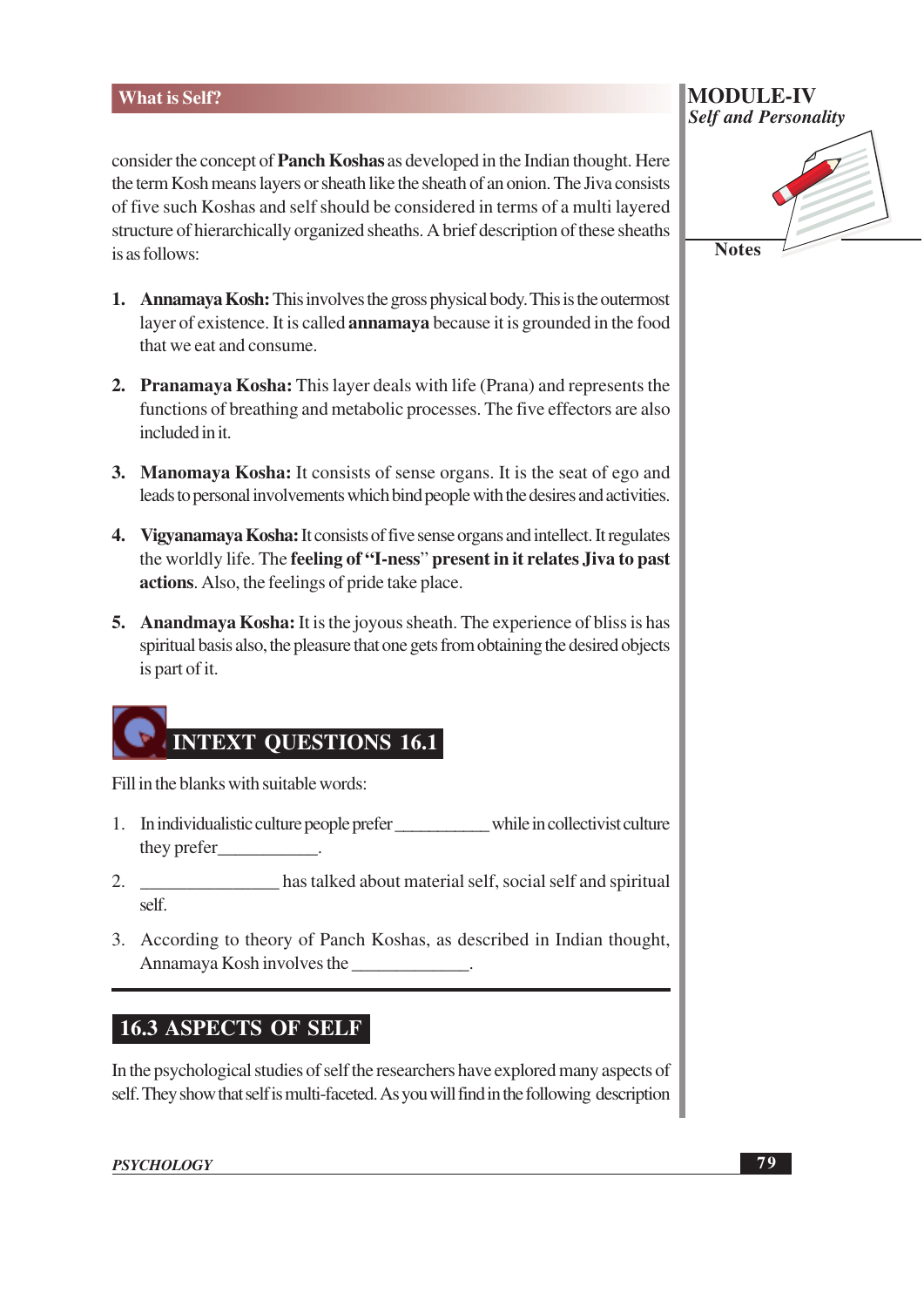### **MODULE-IV Self and Personality**



our ideas about self, its evaluation, its presentation and its monitoring vary among the people and shape behaviour in important ways. In fact the ideas held by the people about self shape and organize our personal lives and allow participation in group life.

### **Self Esteem**

It is the evaluative component of self concept. It basically deals with internalized social judgments and ideas about how worthwhile a personal quality is. Self esteem is an important factor in one's psychological health. People who feel good about themselves or have high self esteem are found to be more active, motivated, persistent, and happy than the people with low self esteem. It has been noted that unhappiness, and dispair are related to low self esteem. Thus our affective evaluation of ourselves, positive and negative both, have important consequences for the way we are going to conduct ourselves in future. Research has shown that low self esteem is related to depression, and self doubt.

### **Self Efficacy**

Self efficacy refers to our belief about what we are capable of achieving. In other words it refers to perceived competencies of a person. They determine how we interact with our environment and other people. High self efficacy children solve problems more quickly than those who had low self efficacy beliefs. According to Bandura self efficacy beliefs have power of four major influences as given below:

- (a) Cognitive: It refers to the effect on thought patterns. Self efficacy influences evaluation of capability and preparation to make an attempt.
- (b) Motivational: It influences how long we will keep trying.
- (c) Affective: It deals with stress, anxiety, and feeling of control.
- (d) Selection: It includes choosing challenging activities.

### **Self Presentation**

This deals with the behavioural expression of self. We are often concerned with the images we present to others. The growing importance of cosmetic and fashion industry clearly shows the degree to which we are preoccupied with our physical appearance. We are often quite concerned with the impression what we convey in public. The term self-presentation technically means the strategies people use to shape what others think of them. If life is viewed as theater, we act out certain lines as they are taken out from a script. Researchers have tried to study the process through which we attempt to shape what others think about us. The process of self-presentation can take many forms. It can be conscious or unconscious, accurate or misleading, and intended for real audience or for ourselves. In general two main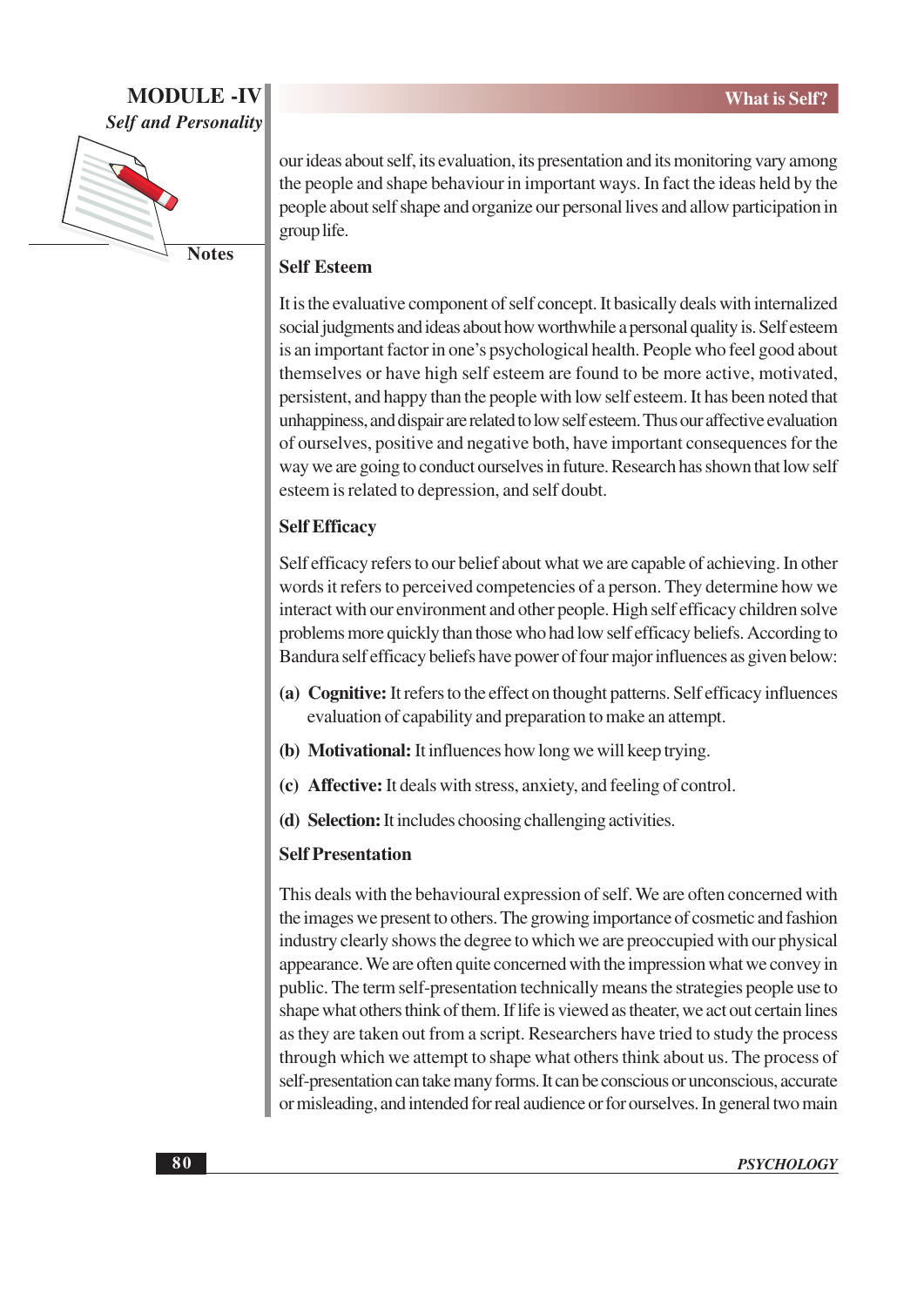motives have been identified for self-presentation. They include strategic selfpresentation and self-verification. The strategic self presentation is our effort to shape other's impression to gain power, influence or sympathy. Ingratiation and self promotion often make us liked and respected by others. The goal of self – verification help people to affirm their existing self concept.

### **Self Monitoring**

Self monitoring means the extent to which external situation and the reactions of others help one to regulate behaviour. Thus politicians, sales persons and artists are high self monitoring persons. The people who are low self monitors regulate their behaviours on the basis of internal factors such as beliefs, attitudes and interests. It has been found that high self monitors pay attention to others and low self monitors pay attention to themselves. Also, the high self monitors select a companion on the basis of how well the others perform and low self monitors choose a companion on the basis of liking. People who are high on self monitoring seem to have a repertoire of selves from which to draw. They are quite sensitive to the concerns of strategic self-presentation.

#### **Self Consciousness**

If we examine our daily life we find ourselves busy with many activities. During these activities we are often away from ourselves. We think very little about ourselves. In other words we are not always self-focused. However, certain events do compel us to turn to our own selves. Thus when we glance into a mirror, talk to ourselves, stand before an audience or a camera or occupy an important position in a group we become self aware. When we become self aware we start comparing our behaviour with internal standards. Such a comparison reveals negative discrepancy. Under these conditions our self esteem decreases. In order to deal with this situation we may attempt to reduce self discrepancy or withdraw from the state of self awareness. It has been found that some people have tendency to introspect the inner thoughts and feelings (private self consciousness) while others have tendency to be aware of outer public image (public self consciousness).

### **16.6 AWARENESS OF SELF: HOW ACCURATE ARE** WE IN SELF APPRAISAL?

It is often taken for granted that we know ourselves very well. However, in reality this is not true. Studies show that there are many aspects of our self concept which are known to us and others also know about that. In other words it is public. But there are three other possibilities as given below:

1. there are attributes of self that are known to the person but unknown to others.

## **MODULE-IV Self and Personality**

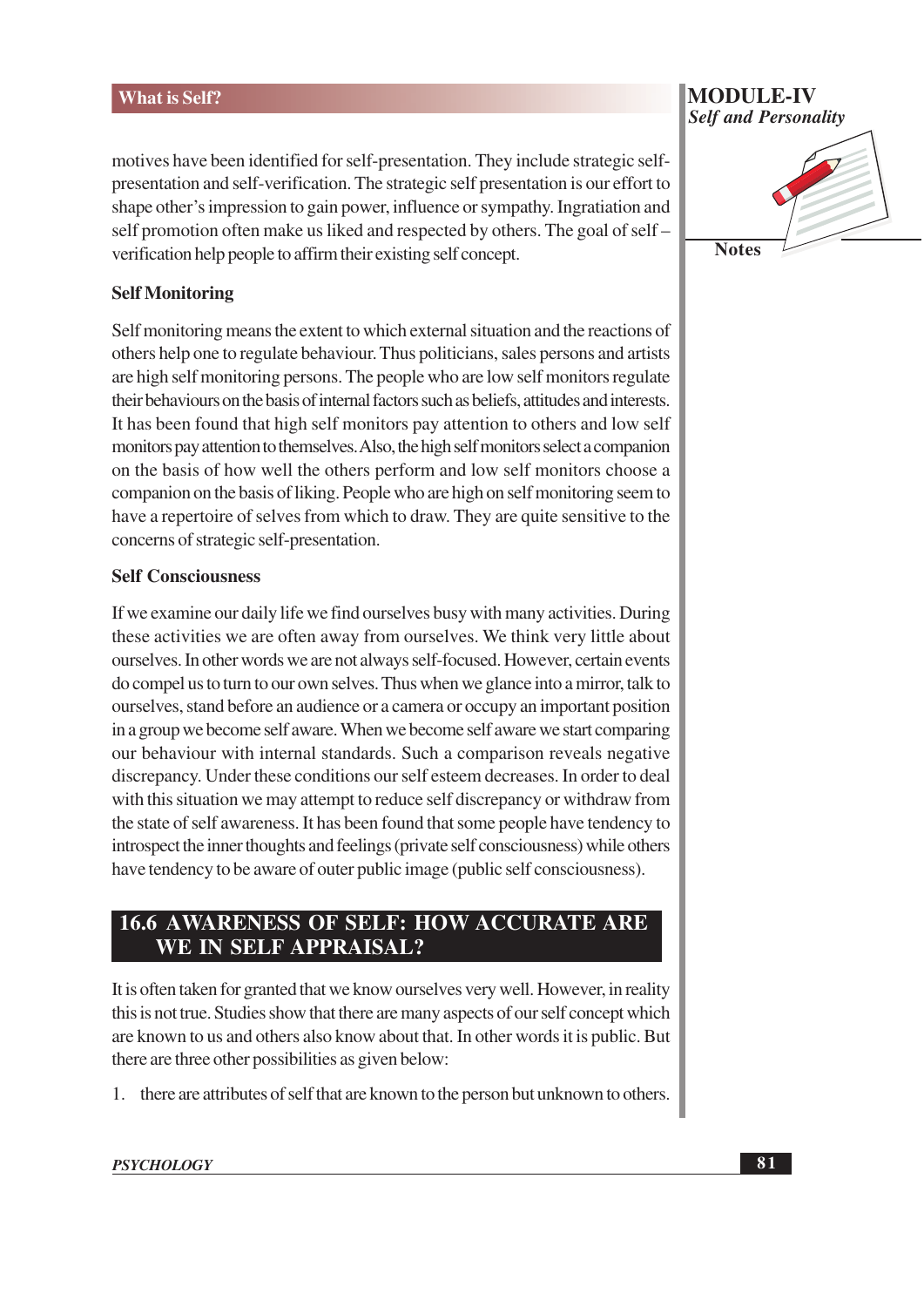### **MODULE-IV Self and Personality**



**Notes** 

- 2. there are attributes of self that are not known to the person but known to others.
- 3. there are attributes of self that are neither known to the person nor known to others.

You can easily imagine the situations where there is discrepancy of any kind in terms of the attributes known to the person and known or not known to others. In order to live a healthy life proper appreciation of one's attributes is necessary. Also, it must be a realistic appraisal. It is on the basis of an impartial knowledge and understanding of the strengths and weaknesses of oneself that proper course of action can be planned.

While discussing self it should be pointed out that people often show self serving bias. This implies that they try to defend themselves and view things in a way that positive attributes of self are enhanced. For instance people explain success on any task to their ability and effort and attribute failure to external factors like chance or luck. Also, every body likes positive appreciation from others, whether it is correct or incorrect. This may lead to building false self images and a number of related problems.

### **INTEXT QUESTIONS 16.2**

Match the terms of column A with the appropriate description given in the column  $\mathbf{B}$ 

| Column A |
|----------|
|----------|

#### **Column B**

(a) Self esteem (i) behavioural expression of self (b) Self efficacy (ii) the extent to which external situation and the reactions of others help one to regulate behaviour (c) Self presentation (iii) evaluative component of self concept (d) Self monitoring (iv) thinking about oneself (e) Self consciousness (v) belief about one's competency

### **16.5 RELATIONSHIP OF SELF WITH OTHER PROCESSES**

A moment's reflection will make it clear that self is involved in almost all kinds of psychological processes. Our learning, perception, motivation, memory, all are shaped by the nature and state of self. One must recognize the fact that these and other psychological processes are not mechanical. They are activities or functions of self. For instance, when some one finds self at stake, he or she may put in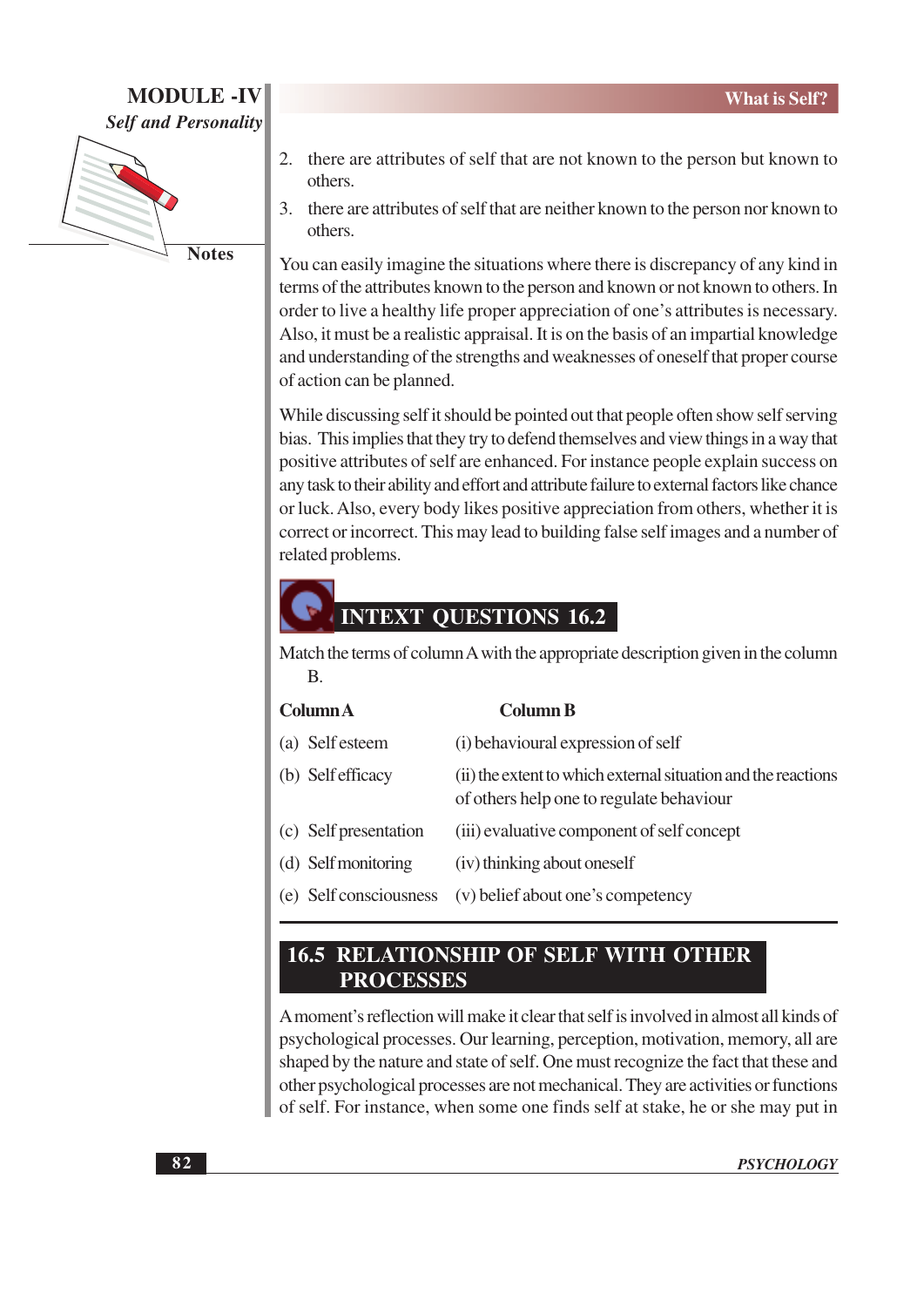maximum efforts. Similarly, we attend and perceive objects and people in a manner which is compatible with one's self.

In recent years researchers have become interested in relating self construal or one's idea about self with various psychological processes. In this connection attention has been paid to the cultural differences in self construal and its implications for various processes. In an earlier section it was pointed out that these are two main types of self construal i.e., independent and interdependent. Let us examine how these two types of construal are related to cognition, motivation and emotion.

**Self and Cognition:** The effects of self construal on cognition are found in a variety of ways. It has been found that people with independent self construal emphasize on their internal attributes as important features. In contrast, the people with interdependent self think more about relationships and contexts. Similarly while explaining behaviours of other persons, people with interdependent self recognize the significance of situational factors. Research has shown that situational and context dependent explanations are used more frequently by the Indian people as compared with Americans.

Self and Emotion: Some emotions emphasize inner attributes. For example, pride or feelings of superiority are often found when some one has accomplished something. Similarly frustration occurs when the personal goals or desires (internal attributes) are blocked. In these situations the emotional experience tends to separate or disengage the self from one's social relationships. On the other hand, there are certain positive emotions like friendly feelings or feelings of gratitude and respect. Such emotions occur when one is in close or congenial relationship with others. Experiencing such emotions promotes an interpersonal bond. The same is true in case of negative emotions such as feelings of indebtedness or guilt. They occur because of failure in maintaining relationship with others. This set of emotions reflects socially engaged emotions. It has been found that persons with interdependent self construal with tend to experience socially engaged emotions more frequently than the people with independent self.

**Self and Motivation:** It has generally been thought that the issue of motivation deals with internal processes pertaining to a person. The ideas of needs and motives deal with these processes. This view is very close to the independent self construal. All of them refer to the motivation related to the person or "me". In case of interdependent self, it is noted that behaviours are directed or guided by the expectations of significant others (e.g., parents, teachers, other family members), obligations and duties toward others. In this context studies of achievement motive provide a useful illustration.

Achievement motivation deals with the "desire to excel". This desire is present in all cultures. However, it is conceptualized in different ways in different cultures. In

**MODULE-IV Self and Personality** 

**Notes**